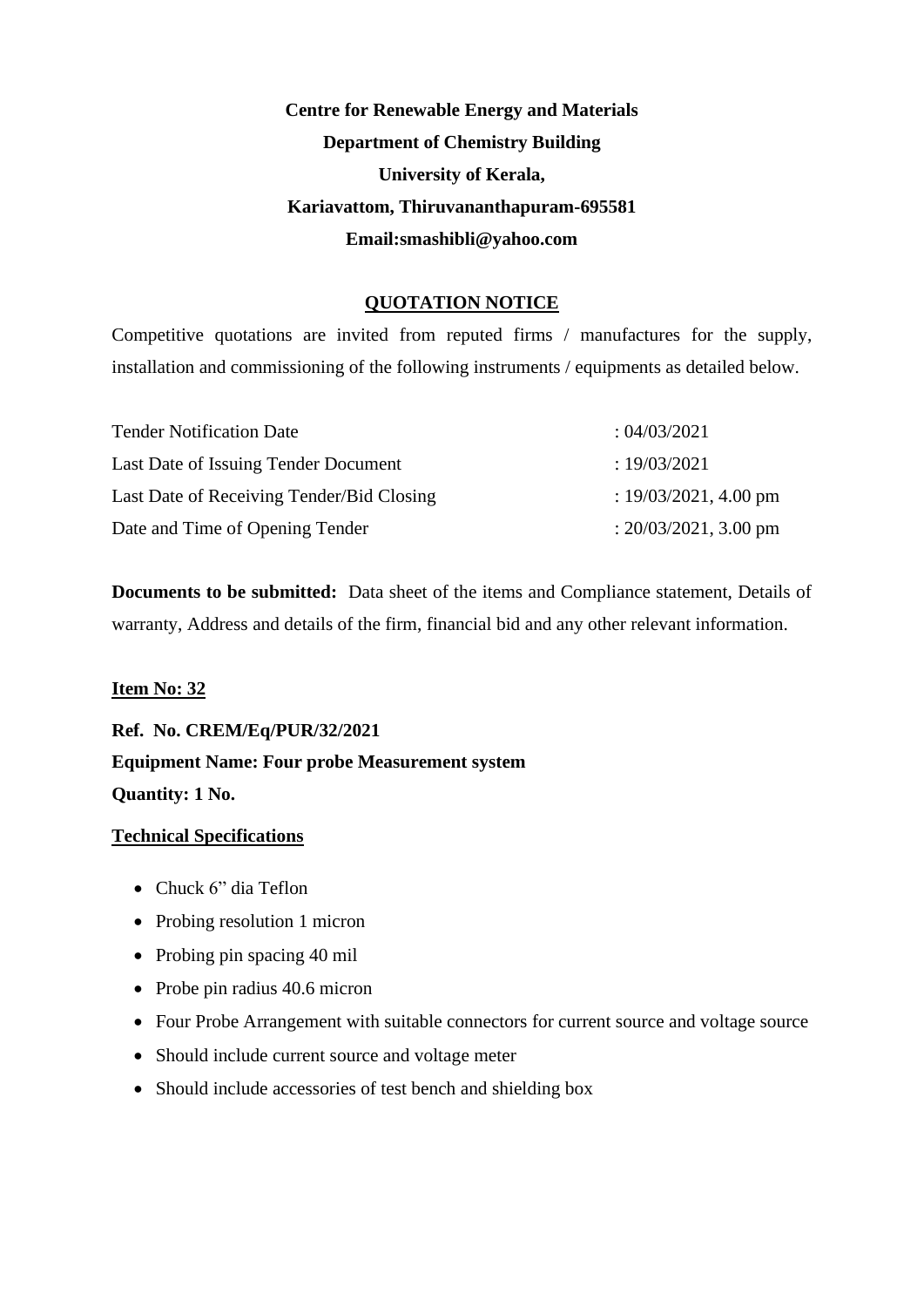**Ref. No. CREM/Eq/PUR/33/2021 Equipment Name: Digital Storage Oscilloscope Quantity: 3 No.**

## **Technical Specifications**

- Bandwidth up to 200 MHz
- Analog Channels  $-2$
- Sampling rate  $-1GS/s$
- 7-inch WVGA color display
- PC and integrated software
- Warranty- 5 years

## **Item No: 34**

**Ref. No. CREM/Eq/PUR/34/2021 Equipment Name: Hand Held Multimeter Quantity: 5 No.**

## **Technical Specifications**

- Display : LCD Display
- $\bullet$  Counts : 6000
- AC Voltage Range : 600mV to 600 V
- AC Voltage Accuracy :  $\pm 1.0\% + 3$
- DC Voltage Range : 600 mV-600 V
- Warranty 5 years

## **Item No: 35**

**Ref. No. CREM/Eq/PUR/35/2021** 

**Equipment Name: Photo Colorimeter Quantity: 5 No.**

## **Technical Specifications**

• Display : 3 digit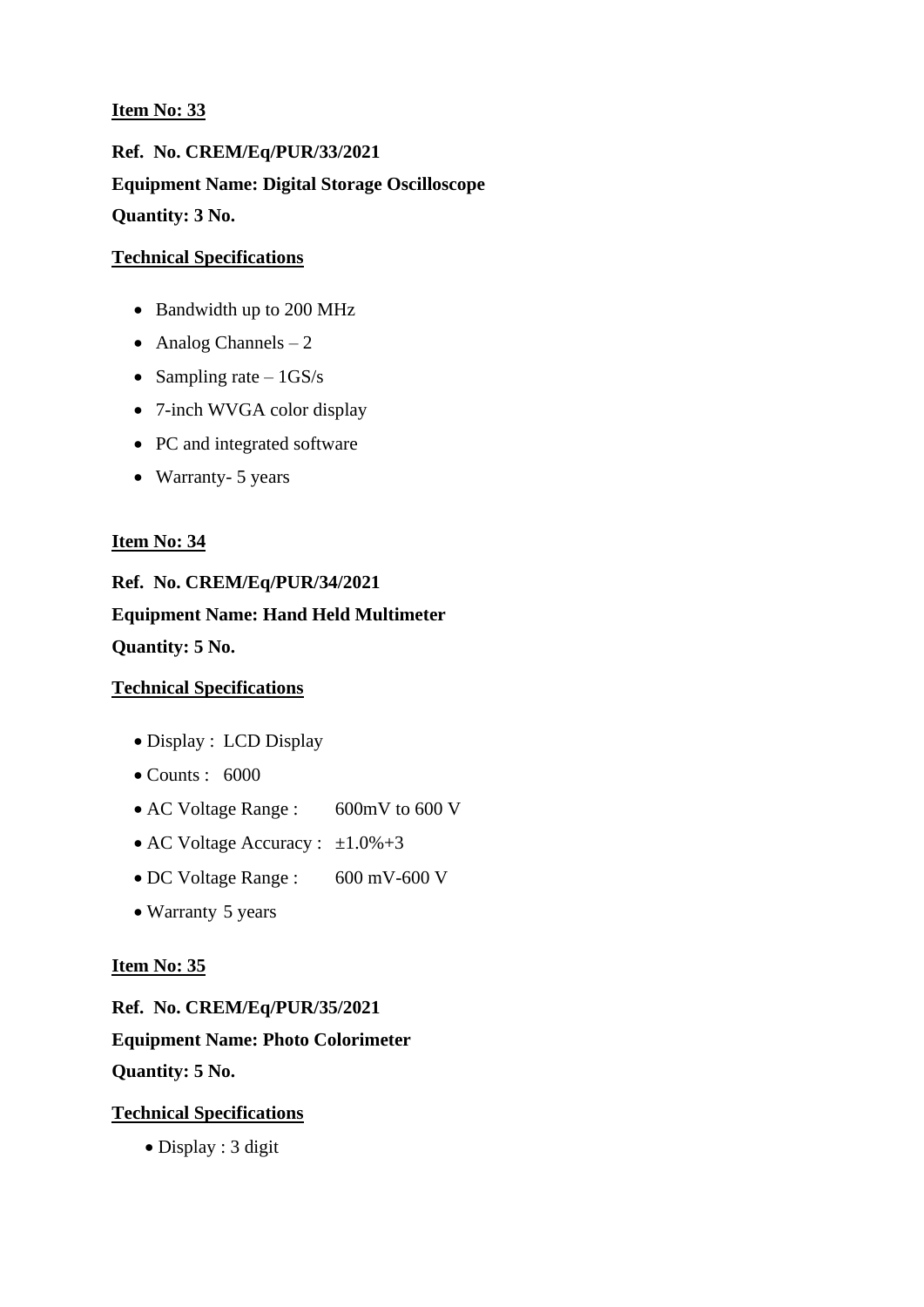- Filter : 8
- Wavelength Range : 400 -700 nm
- Warranty : 3 years
- Accessories : 5 test tubes, Test tube stands, Power cable etc

# **Ref. No. CREM/Eq/PUR/36/2021 Equipment Name: All-in-one Solar cell Tester**

## **Quantity: 1No.**

## **Technical Specifications**

- Light source, SMU, multiplexer, concentrator, spectral synthesis, sample holder, switcher/shun-burner
- Working area  $16 \times 16$  mm<sup>2</sup>
- Custom sample holder
- Manual touch screen operation and free software for PC control
- Operates from a single phase 110-240VAC 50/60Hz power supply
- Fully CE-approved and compliant
- Turn-key system

## **Item No: 37**

**Ref. No. CREM/Eq/PUR/37/2021 Equipment Name: All-in-one Solar cell Tester Quantity: 1No.**

- Light source, SMU, multiplexer, concentrator, spectral synthesis, sample holder, switcher/shun-burner
- Working area  $16 \times 16$  mm<sup>2</sup>
- Custom sample holder
- Manual touch screen operation and free software for PC control
- Operates from a single phase 110-240VAC 50/60Hz power supply
- Fully CE-approved and compliant
- Turn-key system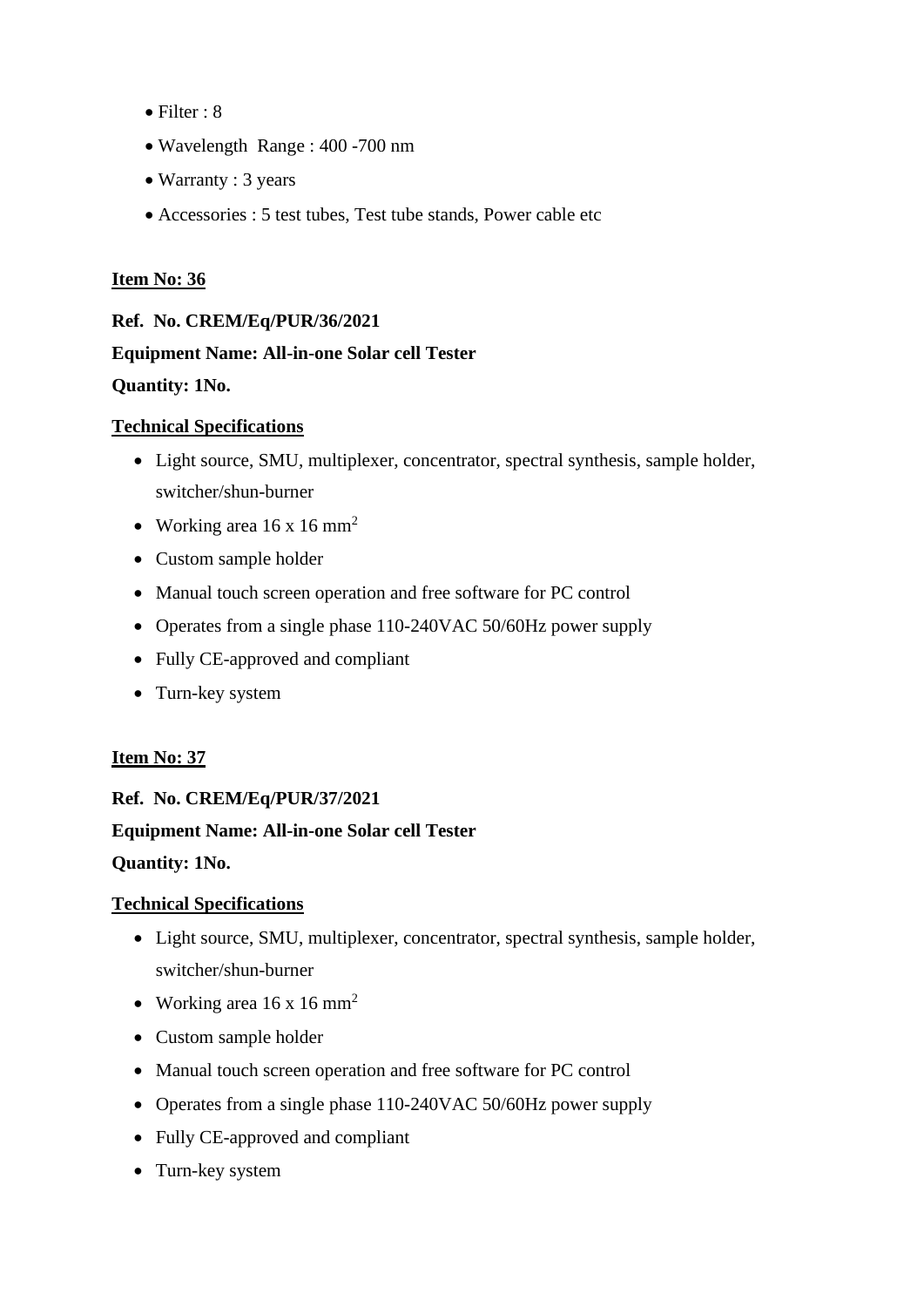**Ref. No. CREM/Eq/PUR/38/2021 Equipment Name: Solar Simulator Quantity: 1No.**

## **Technical Specifications**

- ISOSun cabinet with all controls and electrical lead
- Integrated digital thermometer
- Integrated digital light intensity meter
- Fan cooling of test chamber
- Standard filter
- Light bulb

## **Item No: 39**

**Ref. No. CREM/Eq/PUR/39/2021 Equipment Name: Solar cell lifetime and stability tester Quantity: 1No.**

## **Technical Specifications**

- Dark tests (ISOS-D-1, ISOS-D-2 and ISOS-D-3)
- Laboratory weathering (ISOS-L-2 and ISOS-L-3)
- Outdoor (ISOS-O-2 and ISOS-O-3)
- Thermal cycling (ISOS-T-2)

## **Item No: 40**

**Ref. No. CREM/Eq/PUR/40/2021 Equipment Name: Solar radiation meter Quantity: 3 No.**

- Spectral Range: 360 to 1120 nm
- Operating Environment: 0 to 50 C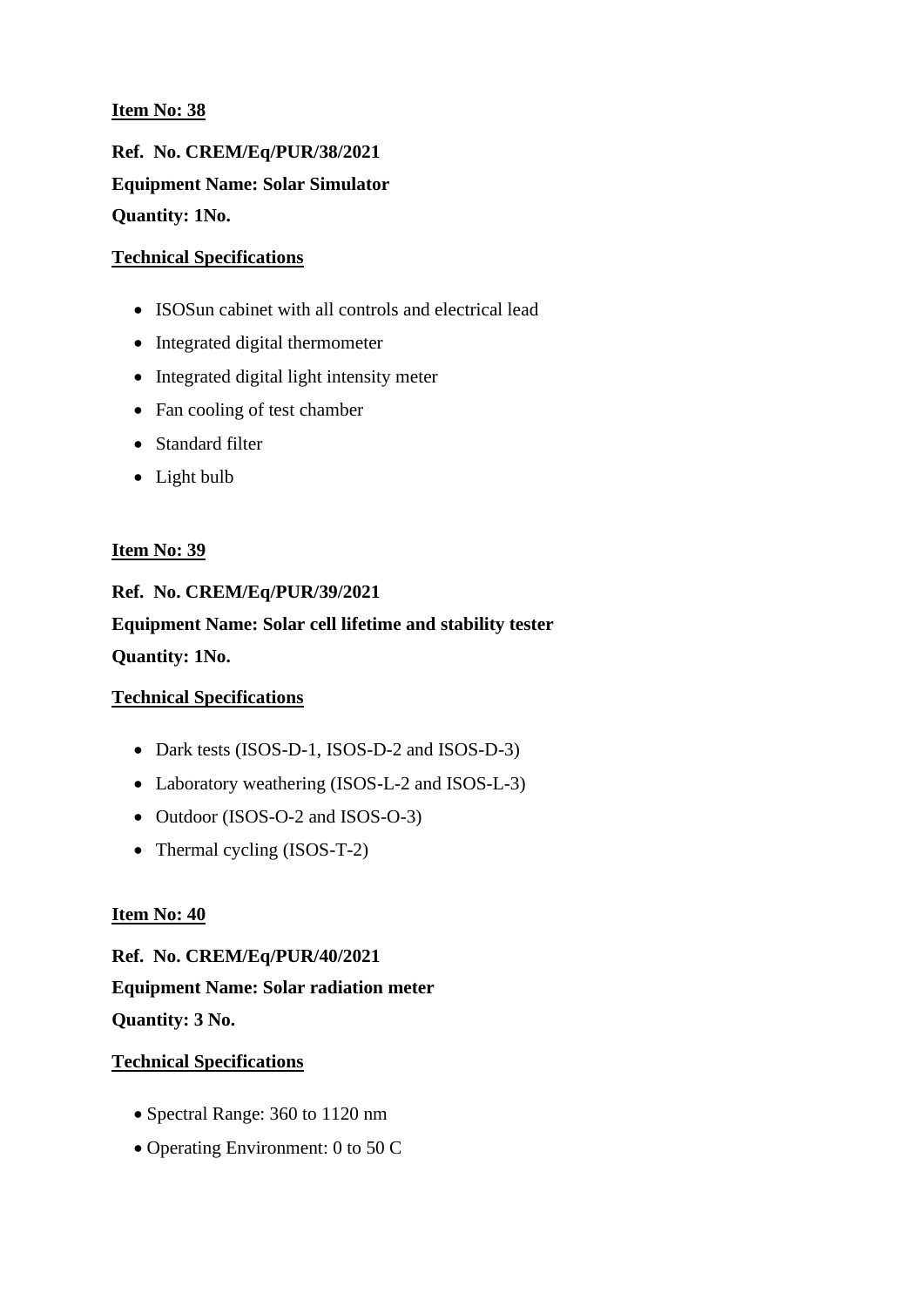- Calibration Uncertainty:  $\pm$  5 %
- Measurement Repeatability: < 1 %
- Response Time:  $< 1$  ms
- Field of View:  $180^0$
- Type: Pyranometer Meter

**Ref. No. CREM/Eq/PUR/41/2021 Equipment Name: Potentiostat galvanostat Quantity: 1 No.**

## **Technical Specifications**

- Multi-channel electrochemical workstation
- Range up to 1 MHz,
- Current range from 1 A down to 10 μA,
- Software control
- Standard Test cell-3 sets
- Standard electrode- 3 sets
- Data acquisition control and transfer system

## **Item No: 42**

**Ref. No. CREM/Eq/PUR/42/2021** 

## **Equipment Name: Ion selective electrode meter and electrodes**

**Quantity: 1 No.**

- ISE meter resolution: 3 digits 0.01; 0.1; 1; 10 concentration
- ISE meter accuracy:  $\pm 0.5\%$  of reading (monovalent ions),  $\pm 1\%$  of reading (divalent ions)
- Temperature Range: -20.0 to 120.0°C
- Copper ISE with measurement range 0.0006 to 6,400 mg/l
- Lead ISE with measurement range 0.2 to 20,000 mg/l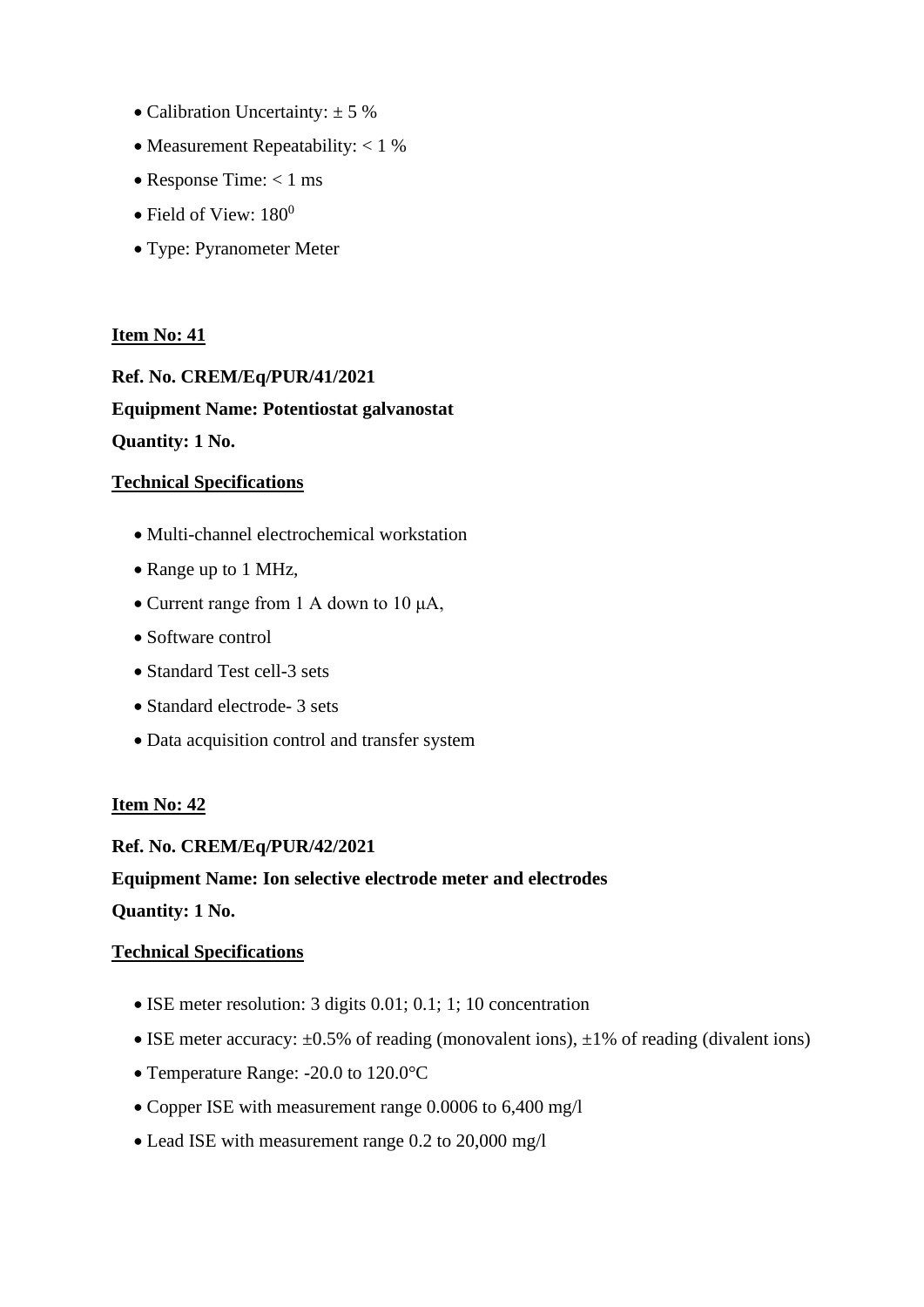**Ref. No. CREM/Eq/PUR/43/2021 Equipment Name: LCR meter Quantity: 1 No.**

## **Technical Specifications**

- Inductance range: 20μH, 200μH, 2000.0μH, 20.0000mH, 200.00mH with basic accuracy of ±(0.5%rdg + 5 digits), and 2000.0H, 20.000H, 200.00H, 2000.0H with basic accuracy of  $(DF < 0.1)$ .
- Capacitance range: 20pF, 200pF, 2000pF, 20.000nF, 200.00nF, 2000.0nF with basic accuracy of  $\pm (0.5\% \text{rdg} + 5 \text{ digits})$ , and  $20.000 \mu\text{F}$ ,  $200.00 \mu\text{F}$ , 2.0000mF, 20.00mF with basic accuracy of (DF <0.1).
- Resistance range: 20.00Ω, 200.00Ω, 2.0000kΩ, 20.000kΩ, 200.00kΩ, 2.0000MΩ, 20.000M $\Omega$ , 200.0M $\Omega$  with basic accuracy of  $\pm (0.5\% \text{rdg} + 5 \text{ digits}).$
- Q: 0.000 to 1999
- Phase:  $\pm 90^\circ$

## **Item No: 44**

## **Ref. No. CREM/Eq/PUR/44/2021**

**Equipment Name: Digital Vernier calliper and micrometre combo Quantity: 1 No.**

- Vernier calliper with Resolution: 0.01mm or .0005"/0.01mm
- Repeatability:  $0.01$ mm / .0005"
- Display: LCD
- Micrometer with resolution: 0.001 mm or 0.00005
- LC: 0.001 mm
- Range: 0-25 mm
- Accuracy: 0.001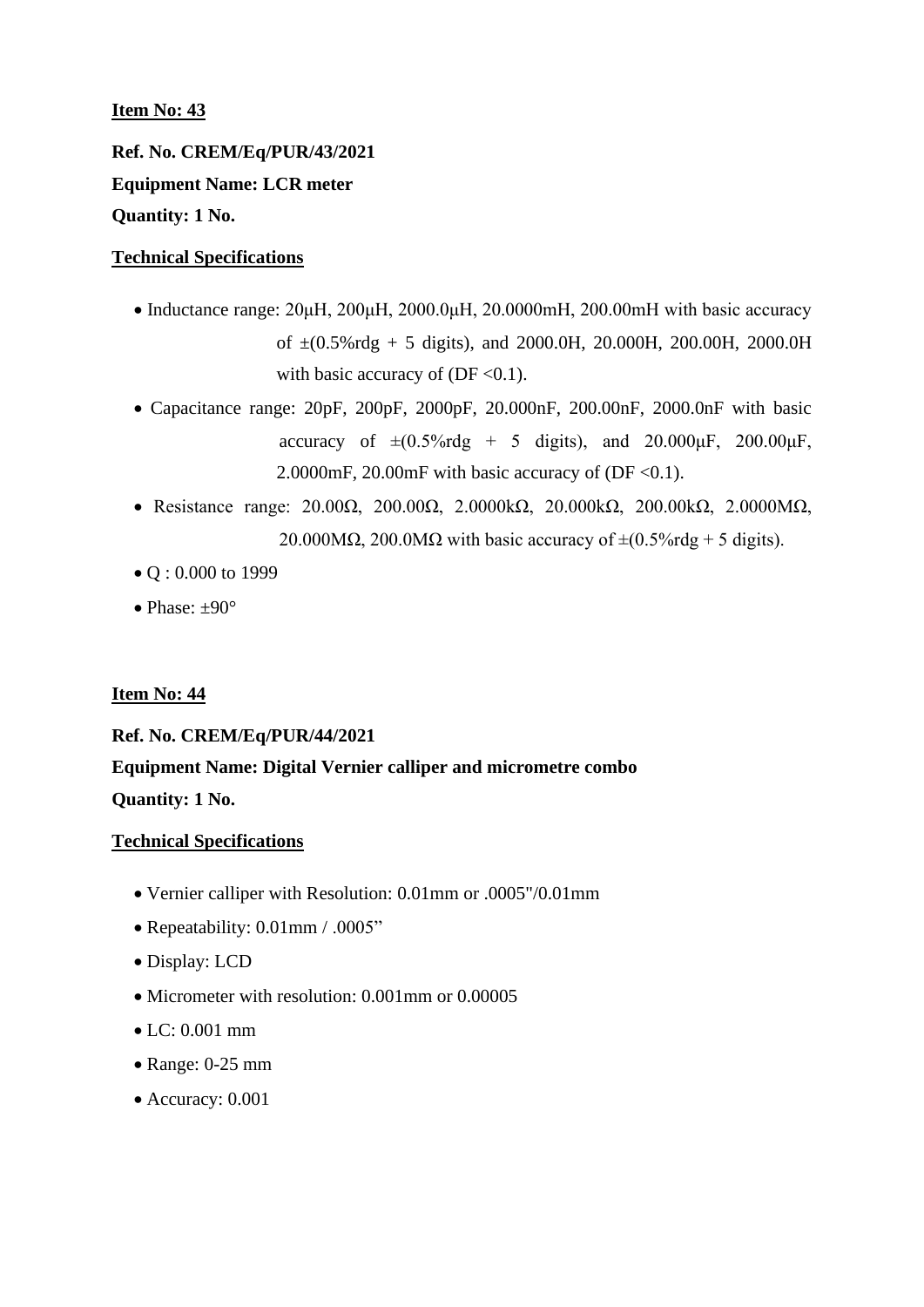**Ref. No. CREM/Eq/PUR/45/2021 Equipment Name: DC power source Quantity: 1 No.**

#### **Technical Specifications**

- $\bullet$  0-40V/0-180A
- Line regulation Voltage 0.5% and Current 0.5%
- Load regulation Voltage 0.5% and Current 0.5%
- Meter accuracy Voltage  $0.2\% \pm 3$  counts and Current  $0.2\% \pm 3$  counts
- Output noise (90-20MHz)

#### **Item No: 46**

**Ref. No. CREM/Eq/PUR/46/2021 Equipment Name: Programmable DC power source Quantity: 1 No.**

- $\bullet$  0 to 35 V/2.2 A or better
- Load and Line Regulation  $\pm$  (% of output + offset)
- Voltage  $< 0.01\% + 3$  mV
- Current  $< 0.01\% + 250 \mu A$
- Normal Mode Voltage < 5 mVpp/0.5 mVrms or better
- Normal Mode Current < 4 mArms Common Mode Current < 1.5 µArms
- Programming Voltage  $< 0.05\% + 10$  mV
- Current  $< 0.2\% + 10$  mA
- Transient Response Less than 50 µsec for output to recover to within 15 mV following a change in output current from full load to half load or vice versa.
- Settling Time < 90 msec
- Capability for generating sine, triangle, square, saw tooth waves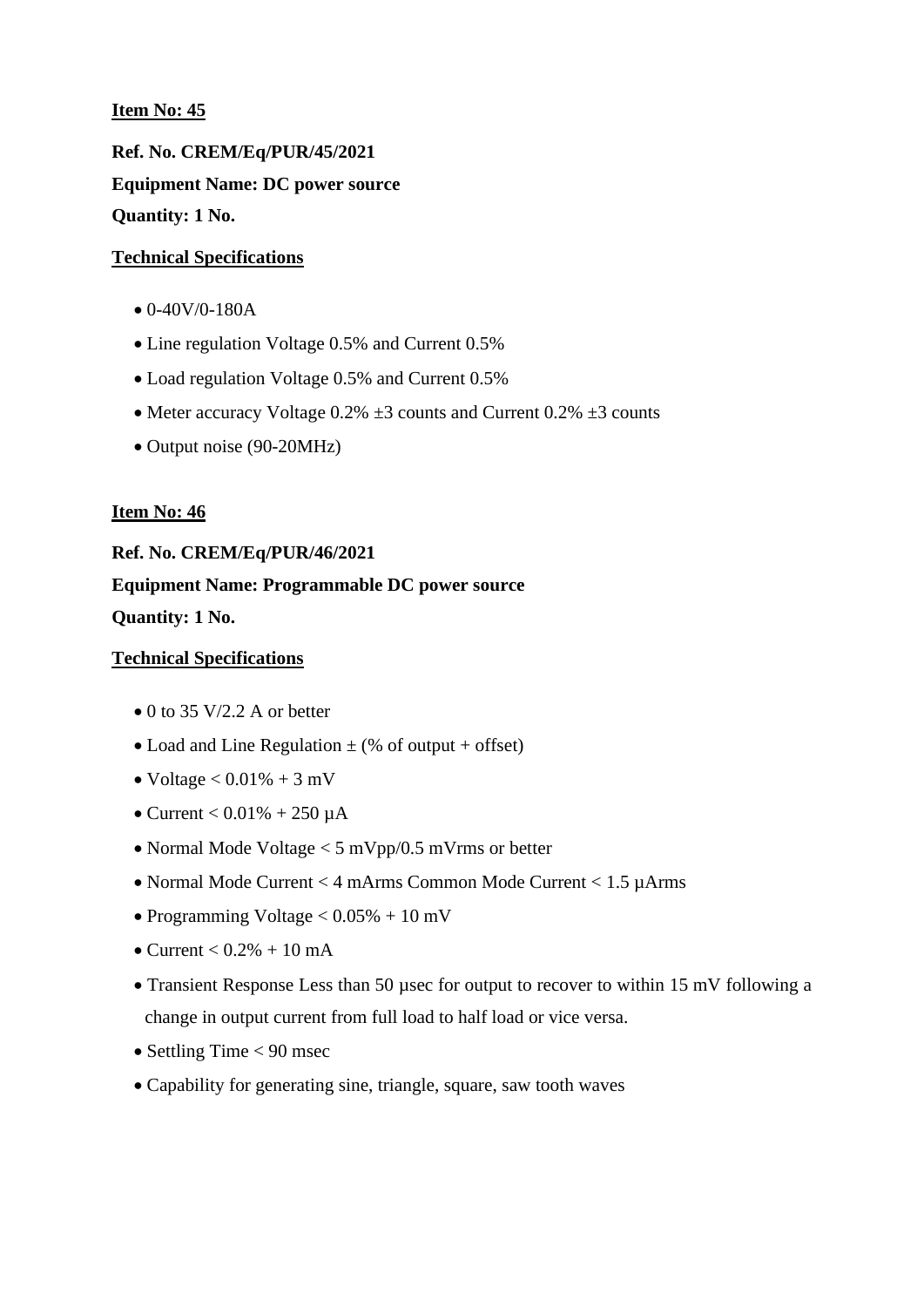**Ref. No. CREM/Eq/PUR/47/2021 Equipment Name: Pedal operated metal shear Quantity: 1 No.**

## **Technical Specifications**

• Max Shear Width: 300mm

## **Item No: 48**

**Ref. No. CREM/Eq/PUR/48/2021 Equipment Name: Polypropylene pump Quantity: 1 No.**

## **Technical Specifications**

- Pressure 50psi
- LPM 60

**Item No: 49 Ref. No. CREM/Eq/PUR/49/2021 Equipment Name: Polypropylene pump Quantity: 1 No.**

## **Technical Specifications**

- Pressure 46psi
- $\bullet$  LPM 60

## **Item No: 50**

**Ref. No. CREM/Eq/PUR/50/2021 Equipment Name: Polypropylene pump Quantity: 1 No.**

- Pressure 42psi
- $\bullet$  LPM 60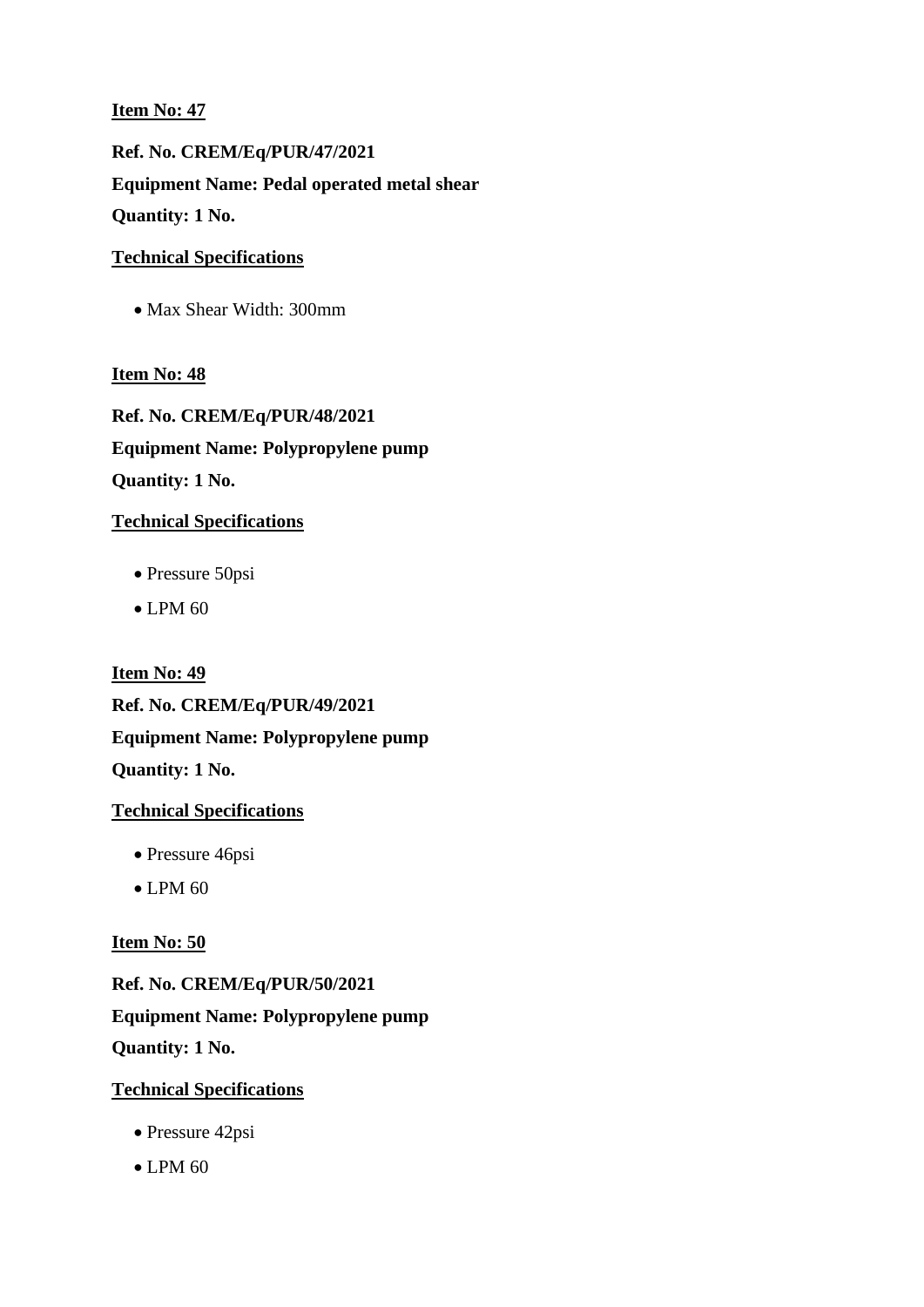**Ref. No. CREM/Eq/PUR/51/2021 Equipment Name: Battery cycler Quantity: 1 No.**

## **Technical Specifications**

- Multichannel (>5 channels) battery cycler
- Current output ranges: 0.5mA-100mA; 100mA-3A; 3A-6A
- Voltage output range: 10mV-5V
- Minimum discharge voltage: -2V
- Accuracy: 0.05% or better
- Data record frequency: up to 10Hz or better
- Compatible for testing coin cells and pouch cells
- Minimum onsite warranty for two years

## **Item No: 52**

**Ref. No. CREM/Eq/PUR/52/2021 Equipment Name: Conductivity meter Quantity: 1 No.**

- Digital electrical conductivity meter with conductivity probe having internal temperature sensor
- Electrical conductivity range: 0 to 1999  $\mu$ S/cm, 0.0 to 199.9 mS/cm, 0.0 to 199.9  $\mu$ S/cm, 0.00 to 19.99 mS/cm
- Electrical conductivity resolution 0.1  $\mu$ S/cm, 1  $\mu$ S/cm, 0.01 mS/cm, 0.1 mS/cm
- Accuracy of  $\pm 1\%$  FS or better
- Automatic temperature compensation (in an environment of 0 to 50°C or better)
- Built-in probe holder and solution holders
- Minimum one year warranty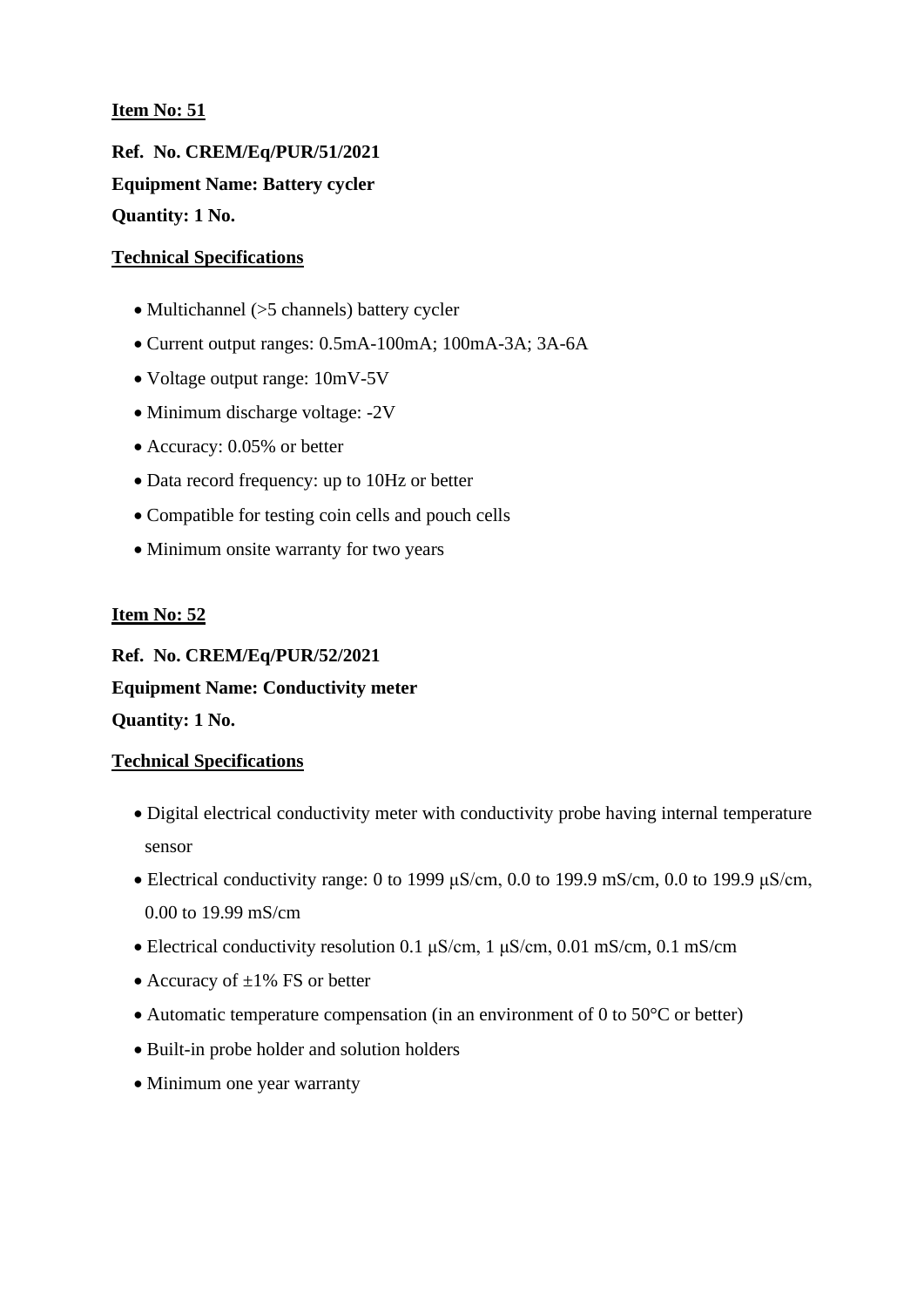**Ref. No. CREM/Eq/PUR/53/2021 Equipment Name: Coin cell crimper machine Quantity: 1 No.**

## **Technical Specifications**

- Hydraulic crimping machine
- Working pressure 80-100 kg/cm<sup>2</sup>

## **Item No: 54**

## **Ref. No. CREM/Eq/PUR/54/2021**

# **Equipment Name: Film coater machine (for battery electrode coating) Quantity: 1 No.**

## **Technical Specifications**

- Coating Speed: 0-100 mm/s
- Film Width: >100 mm
- Coating thickness of applicator: 0.01~3.5mm

## **Item No: 55**

**Ref. No. CREM/Eq/PUR/55/2021 Equipment Name: Ball mill machine Quantity: 1 No.**

- Ball milling tank volume: 50 ml x 4 or 100 ml x 4
- Max continuous working time: 72 hours
- Rotation speed: 0-900rpm
- Zirconia grinding balls
- Material: Wet or Dry, free flowing
- Output material size: Min 0.1um
- One year warranty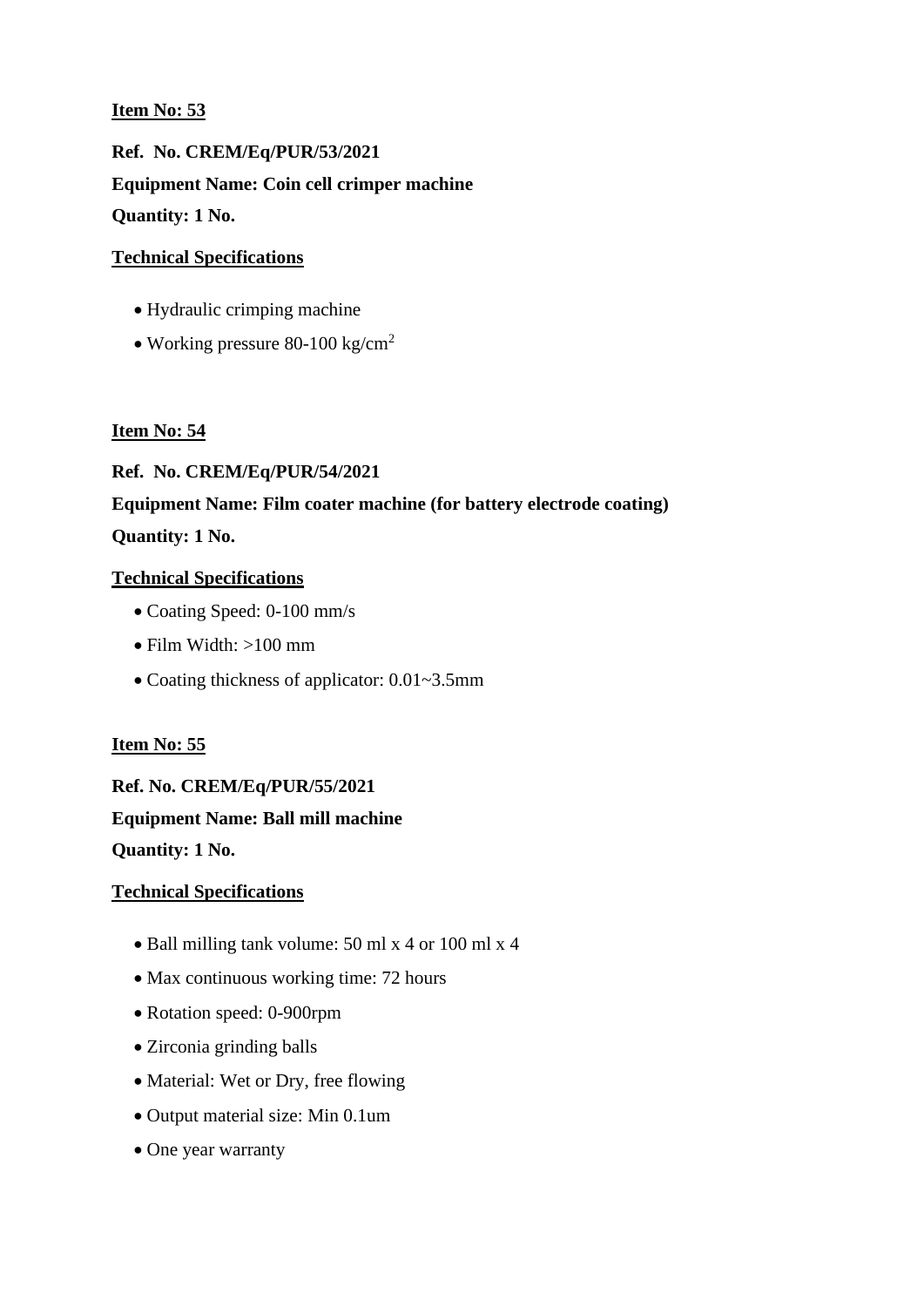## **Ref. No. CREM/Eq/PUR/56/2021**

**Equipment Name: Battery electrode sheets calendering machine (Electric roller press) Quantity: 1 No.**

## **Technical Specifications**

- Roller diameter: 96mm
- Roller width: 100mm
- Programmable roller press with digital temperature display

## **Item No: 57**

## **Ref. No. CREM/Eq/PUR/57/2021**

## **Equipment Name: Portable mini Potentiostat with compatible electrodes**

## **Quantity: 1 No.**

## **Technical Specifications**

- Voltage range:  $\pm 2$  V or better
- Voltage resolution: 1 mV
- Maximum current range:  $\pm 2$  mA or better
- Current measurement: 2 nA to 200 µA or better
- Current resolution: 0.1% of the current measurement range
- Operating software and interface cables
- Compatible reference and counter electrodes with connecting cables
- Compatibility for current measurement techniques such as Linear Sweep Voltammetry, Cyclic Voltammetry, Square Wave Voltammetry, Differential Pulse Voltammetry, Amperometry and Pulsed Amperometry

## **Item No: 58**

**Ref. No. CREM/Eq/PUR/58/2021 Equipment Name: Metal cutting mitre saw Quantity: 1 No.**

#### **Technical Specifications**

• Type : Compound Slide Mitre Saw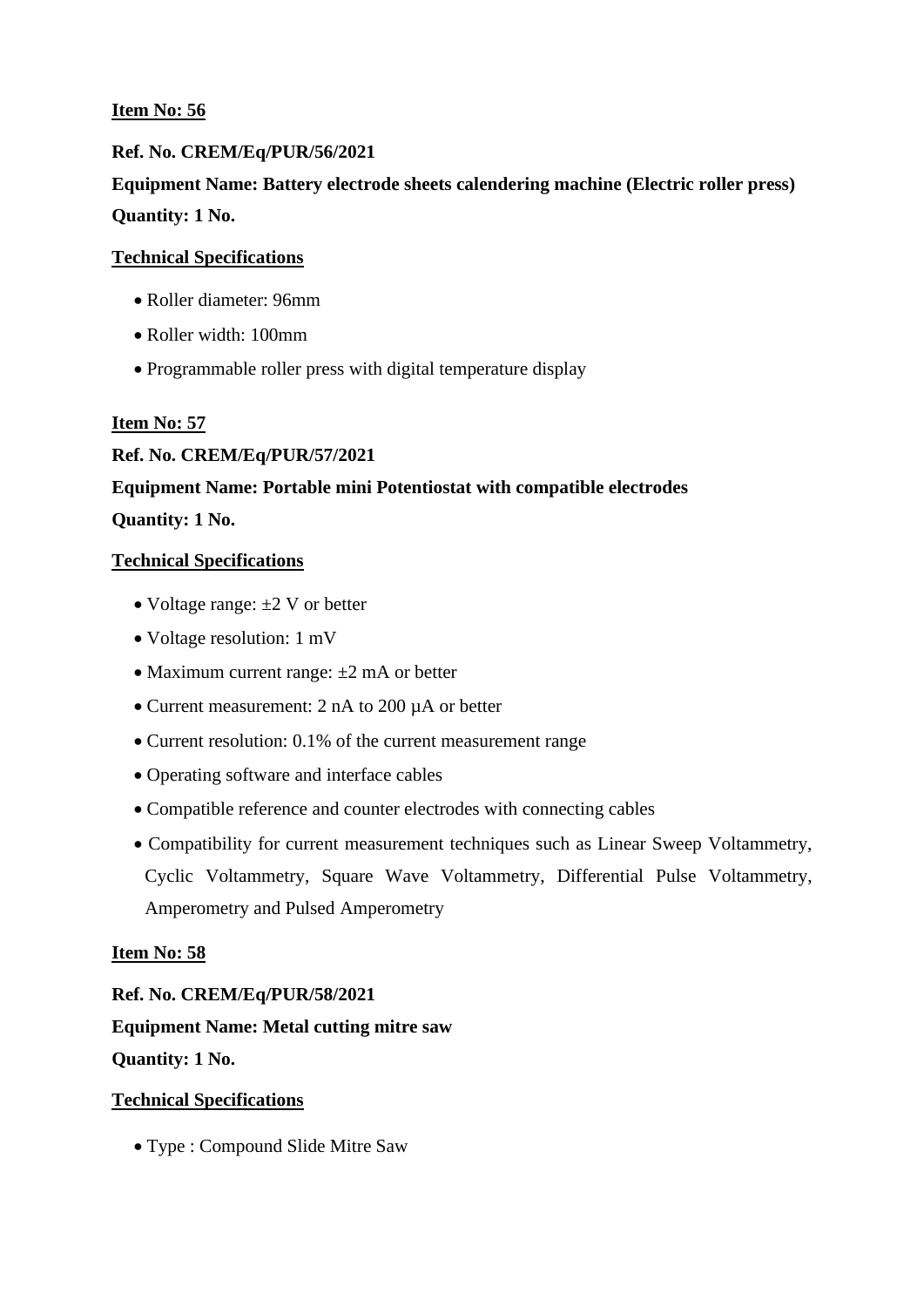- Saw Blade Diameter: >300mm
- Blade Speed: 1900- 3800 RPM or better
- Suitable for MS, SS, Aluminium
- Spare blades: 2 Nos

#### **Ref. No. CREM/Eq/PUR/59/2021**

**Equipment Name: Pump assisted filtering system for plating chemicals Quantity: 1 No.**

## **Technical Specifications**

• Capacity: 40LPM

## **Item No: 60**

## **Ref. No. CREM/Eq/PUR/60/2021**

**Equipment Name: Pump assisted filtering system for plating chemicals Quantity: 1 No.**

## **Technical Specifications**

• Capacity: 50LPM

#### **Item No: 61**

#### **Ref. No. CREM/Eq/PUR/61/2021**

**Equipment Name: Pump assisted filtering system for plating chemicals Quantity: 1 No.**

## **Technical Specifications**

• Capacity: 60LPM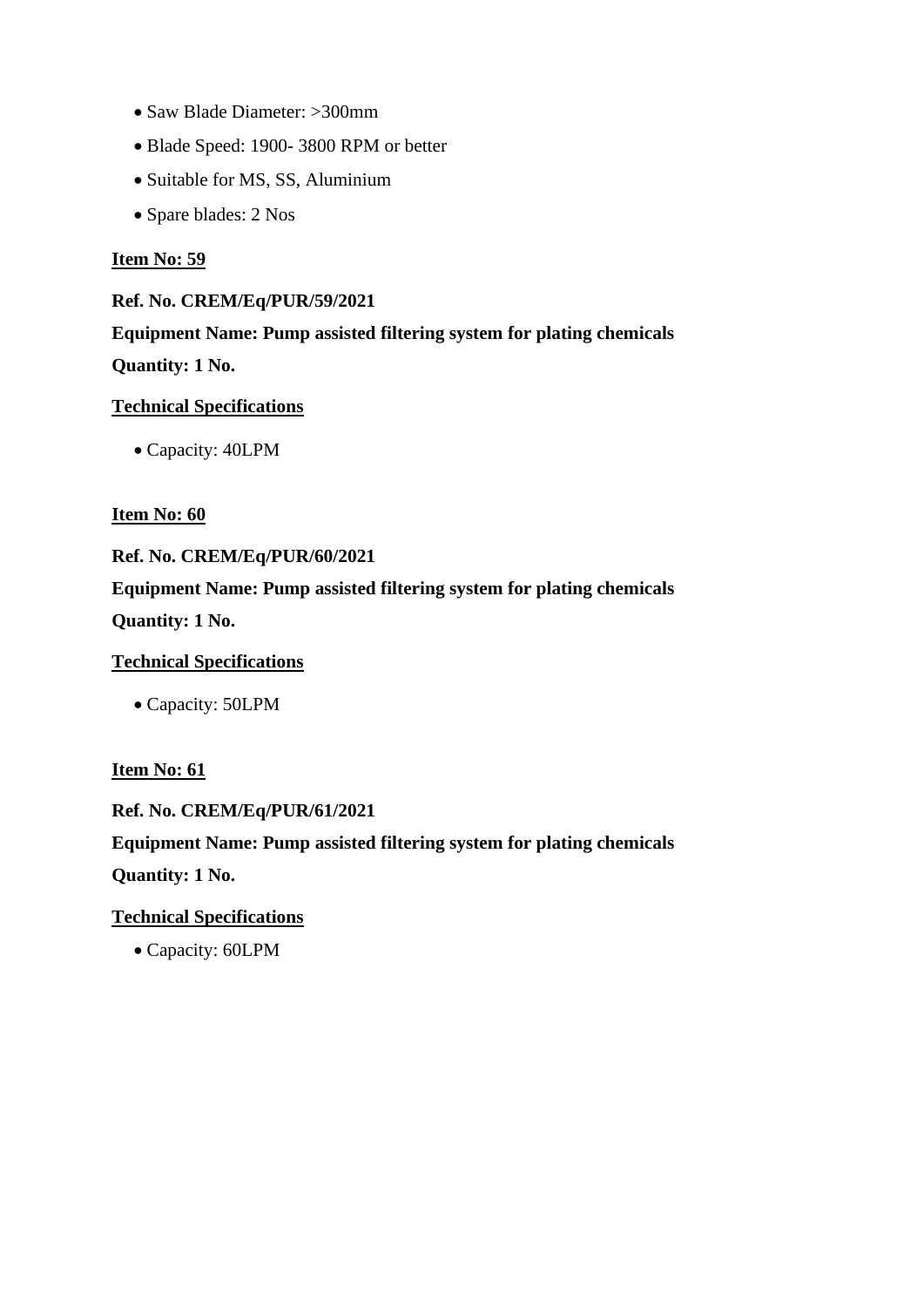**Tender Inviting Authority**: Director, Centre for Renewable Energy and Materials, University of Kerala, Kariavattom Campus, Thiruvananthapuram, Kerala-695581.

#### **Terms and Conditions**

1. Incomplete & conditional quotations and quotations received after the due date will be summarily rejected without assigning any reasons thereof.

2. The Bidder shall quote the price in clear terms and the specification of products. The rates quoted must be inclusive of all taxes, cost of supply at the site, warranty and installation charges etc.

3. The price should be quoted only in Indian rupees. The bid shall be typed and signed by the bidder.

4. All the documents mentioned above shall be submitted without fail.

5. **Validity:** The Bid will be valid for 90 days from its date of opening. Further extension can be done by mutual consent.

6. **Delivery:** The item should be delivered at the Centre for Renewable Energy and Materials, University of Kerala, Kariavattom Campus.

7. **Installation and commissioning**: The items shall be installed and commissioned at the Centre for Renewable Energy and Materials, University of Kerala, Kariavattom Campus. All incidental expenses should be borne by the supplier.

8. **Payment:** The University will release the payment only after inspecting the equipment and satisfy that the supply is as per the requirements. The payment will be made after successful completion of the supply and producing invoice in duplicate.

9. **Warranty/Guarantee:** The supplier shall guarantee to repair/replace the items or its part – if found defective within the warranty period. The entire expenditure for repair/ replace of the item in this regard shall be borne by the supplier.